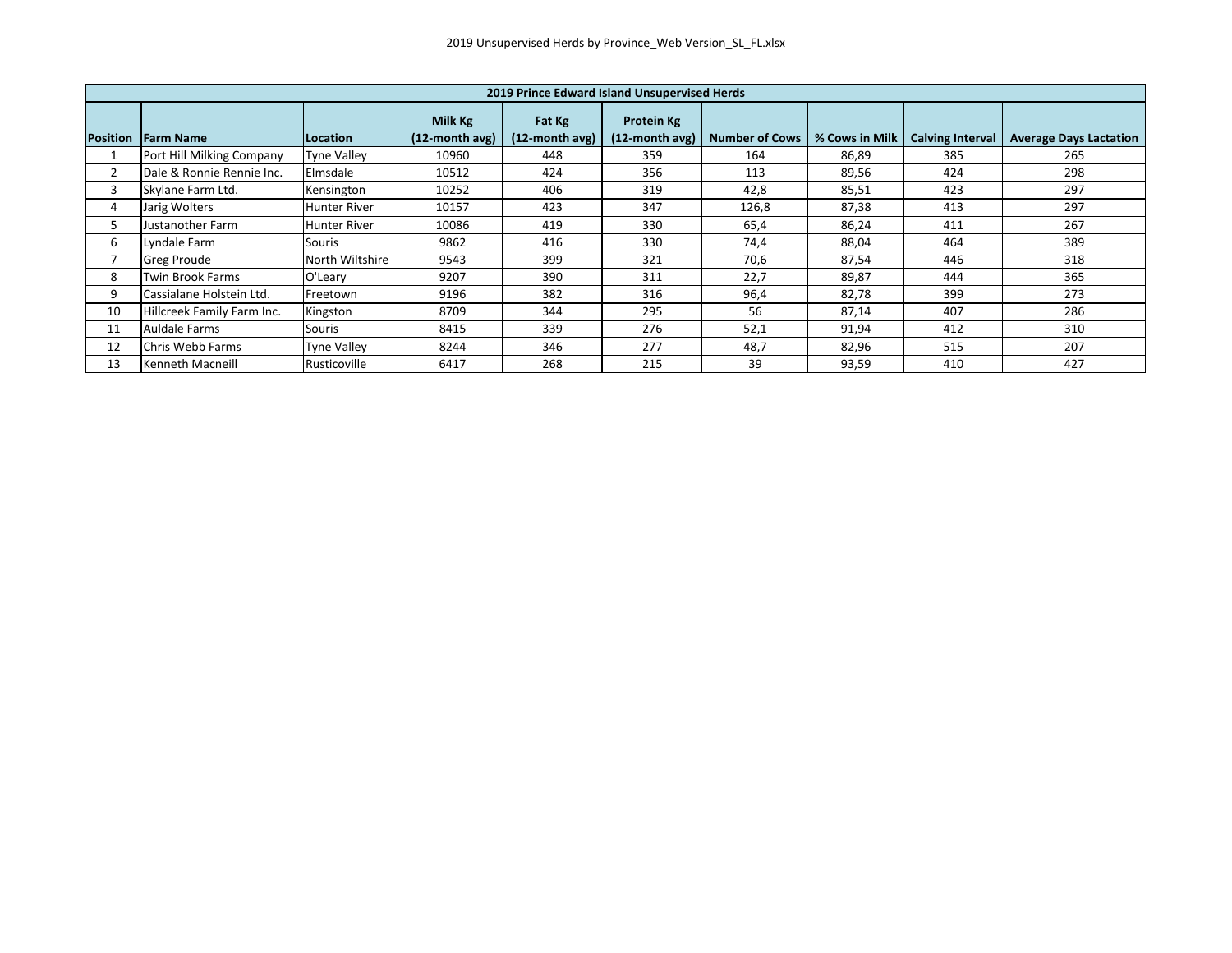|                 | 2019 Nova Scotia Unsupervised Herds    |                              |                |                |                   |                       |                |                         |                               |  |  |
|-----------------|----------------------------------------|------------------------------|----------------|----------------|-------------------|-----------------------|----------------|-------------------------|-------------------------------|--|--|
|                 | Milk Kg<br>Fat Kg<br><b>Protein Kg</b> |                              |                |                |                   |                       |                |                         |                               |  |  |
| <b>Position</b> | <b>Farm Name</b>                       | Location                     | (12-month avg) | (12-month avg) | $(12$ -month avg) | <b>Number of Cows</b> | % Cows in Milk | <b>Calving Interval</b> | <b>Average Days Lactation</b> |  |  |
| 1               | Winding River Farms Ltd.               | Mackay Siding                | 11988          | 477            | 397               | 198                   | 84,95          | 394                     | 292                           |  |  |
| $\overline{2}$  | Sparklingdew Holsteins                 | Shubenacadie                 | 11986          | 471            | 383               | 55,4                  | 87             | 382                     | 272                           |  |  |
| $\overline{3}$  | Kipawo Holsteins 2011 Limited          | <b>Grand Pre</b>             | 11919          | 533            | 410               | 61,2                  | 84,97          | 375                     | 271                           |  |  |
| 4               | Roguniel Farm Ltd.                     | <b>Fort Ellis</b>            | 11085          | 575            | 375               | 128,6                 | 89,74          | 397                     | 281                           |  |  |
| 5               | Roman Valley Holsteins                 | St. Andrews                  | 11084          | 430            | 356               | 43,2                  | 86,11          | 398                     | 310                           |  |  |
| 6               | Archibald Dairy Inc.                   | New Town                     | 10486          | 476            | 353               | 207,1                 | 86,82          | 385                     | 305                           |  |  |
| $\overline{7}$  | Dabro Farms Inc.                       | Gaspereau                    | 10383          | 424            | 353               | 98,1                  | 88,48          | 402                     | 295                           |  |  |
| 8               | Boundary Lane Farms Ltd.               | Shubenacadie                 | 10382          | 526            | 344               | 165,8                 | 90,17          | 386                     | 283                           |  |  |
| 9               | <b>Bretonview Farm</b>                 | Cleveland                    | 10250          | 403            | 347               | 43,5                  | 89,2           | 409                     | 275                           |  |  |
| 10              | Bay Bend Farms Ltd.                    | Clifton                      | 10163          | 405            | 322               | 167,2                 | 87,68          | 384                     | 296                           |  |  |
| 11              | <b>Bethlyn Holsteins</b>               | Hardwoodlands                | 9671           | 365            | 322               | 57,3                  | 89,53          | 422                     | 330                           |  |  |
| 12              | W. J. Anderson & Sons                  | Melanson                     | 9524           | 345            | 305               | 32,8                  | 90,85          | 428                     | 344                           |  |  |
| 13              | <b>Barraville Holsteins</b>            | Antigonish                   | 9408           | 360            | 317               | 52,3                  | 81,84          | 470                     | 304                           |  |  |
| 14              | <b>Clover Crest Farm</b>               | Green Oaks                   | 9361           | 339            | 310               | 114,5                 | 86,38          | 381                     | 283                           |  |  |
| 15              | Courthouse Hill Farm                   | Gore                         | 9283           | 375            | 312               | 162,6                 | 87,39          | 411                     | 315                           |  |  |
| 16              | Matthews Farm Ltd.                     | Stewiacke                    | 9160           | 374            | 303               | 105                   | 85,9           | 444                     | 345                           |  |  |
| 17              | <b>Overview Farms Limited</b>          | Antigonish                   | 8844           | 403            | 300               | 141,9                 | 85,48          | 425                     | 303                           |  |  |
| 18              | Cinnabar Farms                         | Scotsburn                    | 8802           | 425            | 335               | 138,7                 | 86,59          | 432                     | 306                           |  |  |
| 19              | Shawbrook Farm                         | Newport                      | 8788           | 342            | 287               | 107,2                 | 82,93          | 395                     | 236                           |  |  |
| 20              | <b>Burnside Farms</b>                  | Scotsburn                    | 8582           | 343            | 297               | 81,1                  | 88,29          | 448                     | 370                           |  |  |
| 21              | Oakhill Farm                           | Aylesford                    | 8544           | 340            | 284               | 53,4                  | 87,45          | 409                     | 329                           |  |  |
| 22              | Eureka Farms Ltd.                      | Eureka                       | 8389           | 337            | 281               | 84,4                  | 89,81          | 428                     | 394                           |  |  |
| 23              | <b>Echodale Farms</b>                  | River John                   | 8204           | 284            | 254               | 34,9                  | 89,11          | 414                     | 288                           |  |  |
| 24              | Leckbrook                              | <b>Brookfield</b>            | 8085           | 313            | 262               | 43,6                  | 86,47          | 433                     | 296                           |  |  |
| 25              | Bonderosa Farm Ltd.                    | <b>East Gore</b>             | 7700           | 301            | 245               | 56,4                  | 80,85          | 490                     | 327                           |  |  |
| 26              | Macintyre Family Farm                  | South Side Boularderie       | 7606           | 331            | 262               | 38,9                  | 87,92          | 415                     | 295                           |  |  |
| 27              | Limeway Farm                           | Newport                      | 7470           | 340            | 272               | 66,1                  | 88,35          | 424                     | 326                           |  |  |
| 28              | Rooyakkers Farms Ltd.                  | Princeville                  | 6807           | 195            | 227               | 63,4                  | 89,43          | 432                     | 376                           |  |  |
| 29              | <b>Llovd Macconnell</b>                | Scotsburn                    | 6688           | 324            | 252               | 24,8                  | 86,69          | 429                     | 326                           |  |  |
| 30              | <b>Montiger Farm</b>                   | <b>Upper Nine Mile River</b> | 6338           | 280            | 209               | 26,1                  | 85,44          | 399                     | 317                           |  |  |
| 31              | Wynt Farm                              | Middle Musquodoboit          | 6241           | 312            | 243               | 72,8                  | 85,58          | 427                     | 309                           |  |  |
| 32              | <b>Baywater Farms</b>                  | Masstown                     | 5593           | 178            | 183               | 109,3                 | 61,21          | 452                     | 312                           |  |  |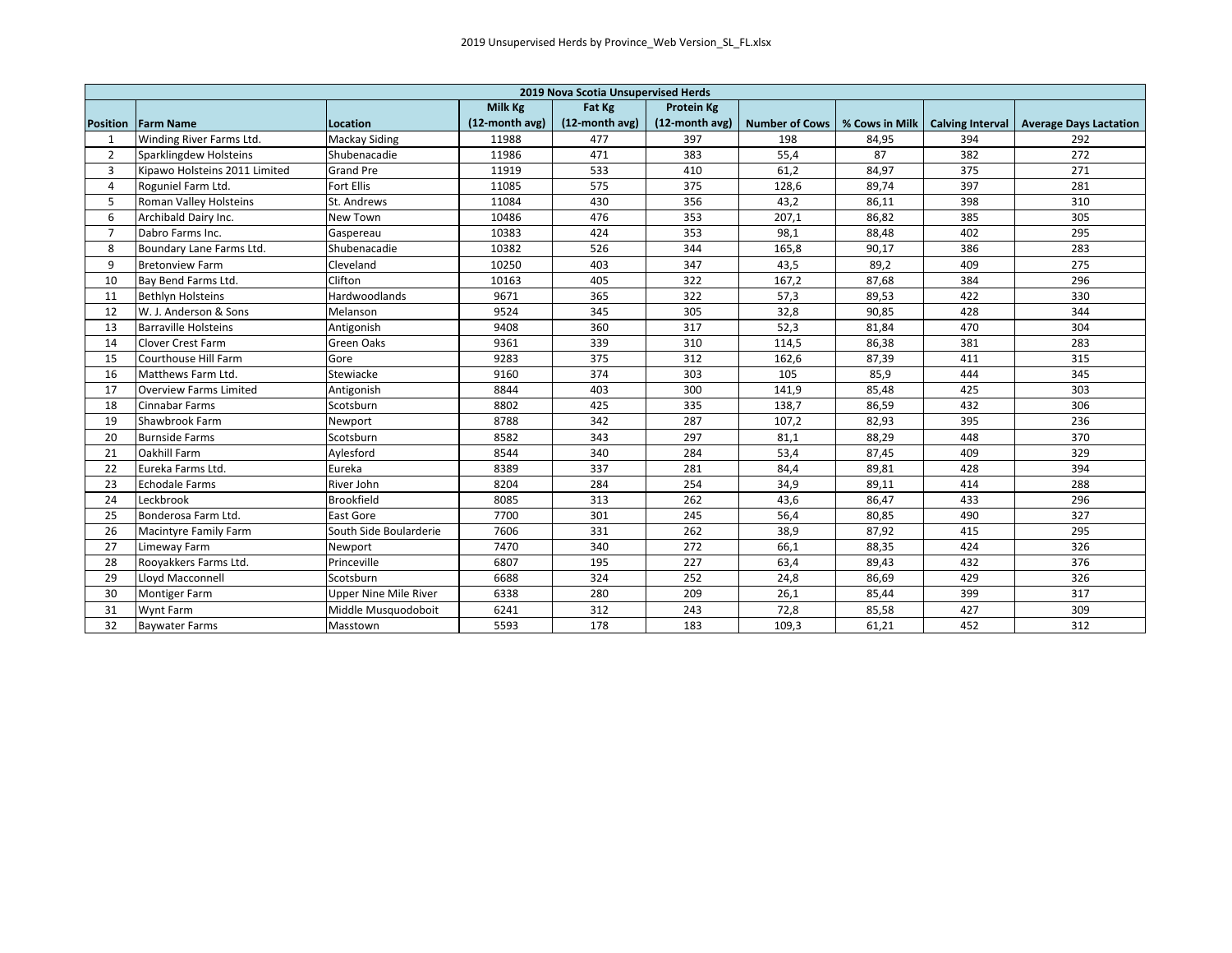| 2019 New Brunswick Unsupervised Herds |                                             |                           |                |                   |            |                                                  |       |          |                                           |  |  |
|---------------------------------------|---------------------------------------------|---------------------------|----------------|-------------------|------------|--------------------------------------------------|-------|----------|-------------------------------------------|--|--|
|                                       |                                             |                           | Milk Kg        | Fat Kg            | Protein Kg |                                                  |       |          |                                           |  |  |
|                                       | <b>Position Farm Name</b>                   | Location                  | (12-month avg) | $(12$ -month avg) |            | (12-month avg)   Number of Cows   % Cows in Milk |       |          | Calving Interval   Average Days Lactation |  |  |
|                                       | Cordar Farms                                | Jacksonville              | 12043          | 503               | 405        | 130,6                                            | 86,83 | 419      | 317                                       |  |  |
| 2                                     | Willie A. Leblanc & Sons Ltd.<br>Memramcook |                           | 11921          | 514               | 398        | 362,9                                            | 88,45 | 400      | 307                                       |  |  |
| 3                                     | Boydsdale Farms Inc.                        | Norton                    | 11109          | 390               | 367        | 52,8                                             | 85,8  | 402      | 343                                       |  |  |
| 4                                     | Hav-U-Herd Holsteins Inc.                   | Sussex                    | 10567          | 459               | 349        | 44,3                                             | 89,84 | 392      | 298                                       |  |  |
| 5                                     | Top of the Morning Farm Ltd.                | Holmesville               | 10542          | 433               | 355        | 114,7                                            | 88,93 | 397      | 322                                       |  |  |
| 6                                     | Ferme Laitiere Poupe                        | St-Leonard-Parent         | 10293          | 419               | 339        | 58,2                                             | 87,8  | 383      | 260                                       |  |  |
| 7                                     | Cecil Folkins Farm                          | <b>Mount Middleton</b>    | 8835           | 355               | 291        | 59,7                                             | 88,78 | 419      | 355                                       |  |  |
| 8                                     | <b>Gammon Farms</b>                         | <b>Bathurst</b>           | 8698           |                   |            | 62,7                                             | 87,24 | 426      | 326                                       |  |  |
| 9                                     | Ferme Bancourt Ltée                         | St-Quentin                | 7985           | 387               | 269        | 76,6                                             | 86,29 | 404      | 235                                       |  |  |
| 10                                    | Winston Jones                               | Riverview                 | 7850           | 312               | 261        | 67,8                                             | 86,87 | 485      | 353                                       |  |  |
| 11                                    | Everett Folkins Farm                        | Pleasant Ridge            | 7841           | 337               | 247        | 162,1                                            | 86,86 | 411      | 302                                       |  |  |
| 12                                    | <b>Bensondale Farms</b>                     | <b>Belleisle Creek</b>    | 7778           | 307               | 240        | 69                                               | 82,46 | 401      | 292                                       |  |  |
| 13                                    | Sharpbrook                                  | Lower Millstream          | 7706           | 312               | 256        | 52,9                                             | 97,92 | $\Omega$ | 351                                       |  |  |
| 14                                    | Kaye Farms Ltd.                             | Canobie                   | 7584           | 334               | 265        | 75,1                                             | 84,02 | 491      | 340                                       |  |  |
| 15                                    | Dutchhoeve Dairy                            | Smithfield                | 7299           | 307               | 238        | 60,4                                             | 85,26 | 380      | 300                                       |  |  |
| 16                                    | Jayron Farm Ltd.                            | <b>Tower Hill</b>         | 6884           | 341               | 257        | 65,1                                             | 85,87 | 391      | 287                                       |  |  |
| 17                                    | Higgins Dairy Farm Ltd.                     | Quispamsis                | 6038           | 243               | 183        | 29,7                                             | 91,25 | 413      | 300                                       |  |  |
| 18                                    | Golden Meadow Farm                          | <b>Central Waterville</b> | 5676           | 268               | 216        | 18,7                                             | 89,84 | 452      | 305                                       |  |  |